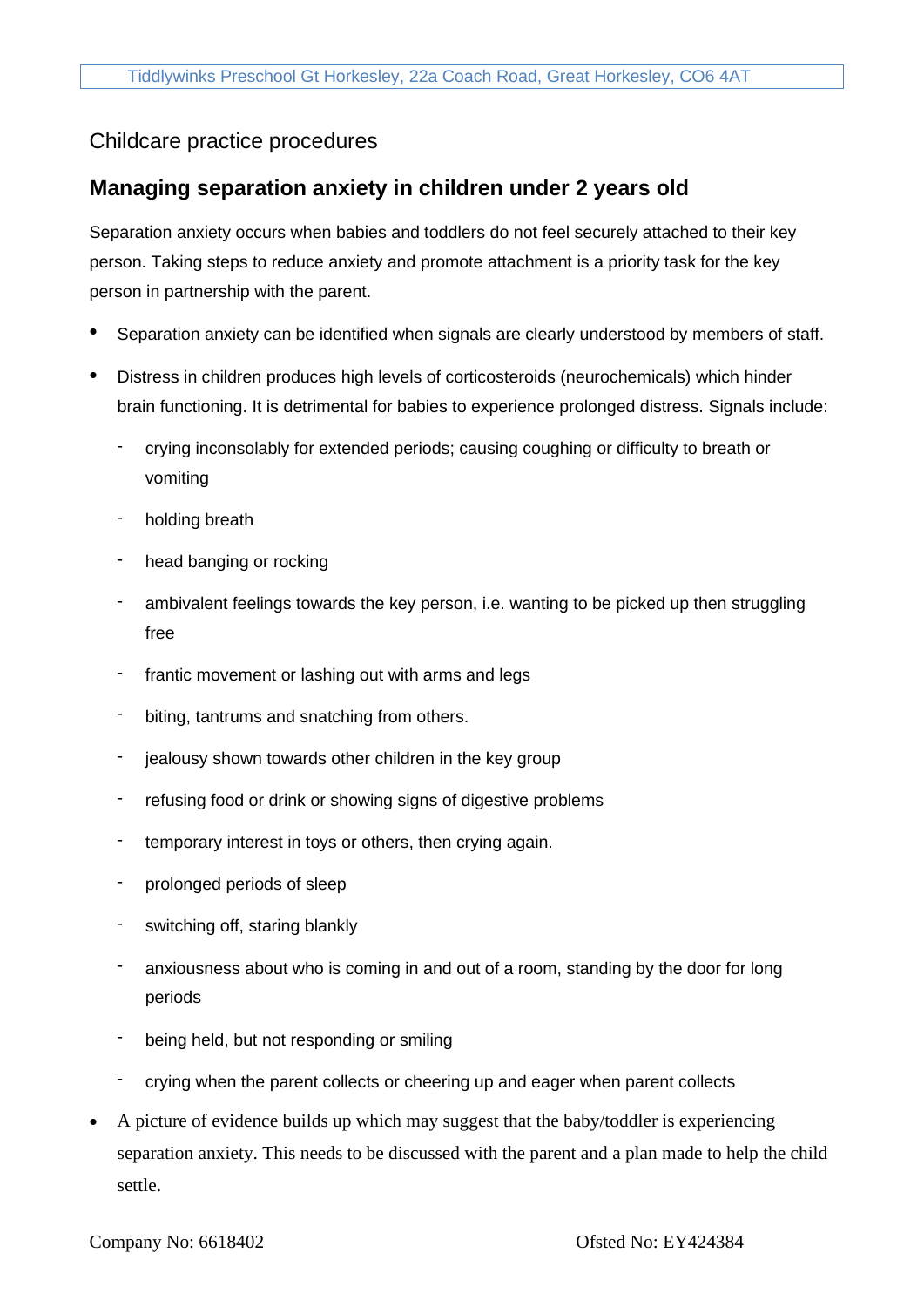- The parent and key person discuss the reasons that the separation anxiety has developed or been made worse. It could be due to:
	- hurried settling-in due to pressures on parents
	- inadequate settling in due to the key person being absent or the baby not being brought in each day to complete the settling-in plan
	- the key person's absence during settling in period
	- changes of staff
	- part time attendance not allowing sufficient continuity for the child to become familiar with the surroundings and to make an attachment to the key person
	- change of key person in the setting
	- changes at home stress events in the family
	- baby's illness
	- family having been away on holiday
	- previous distressing experiences with another setting
- **•** The goal of any plan is to ensure the child is secure through forming an attachment with the key person.
- The settling in process is reviewed; if any aspect has been missed, this needs to be replanned. This may include the need for the parent to stay or find a close relative or friend whom the child feels safe with if the parent cannot be there.
- A baby who will be attending on a part-time basis will need to come in daily until he/she is familiar and beginning to settle.

| This policy was adopted at a directors | <b>Tiddlywinks Preschool</b> |        |
|----------------------------------------|------------------------------|--------|
| meeting of                             |                              |        |
| Held on                                |                              | (date) |
| Date to be reviewed                    |                              | (date) |
| Signed on behalf of the Directors      |                              |        |
| Name of signatory                      |                              |        |
|                                        |                              |        |

Page **2** of **3**